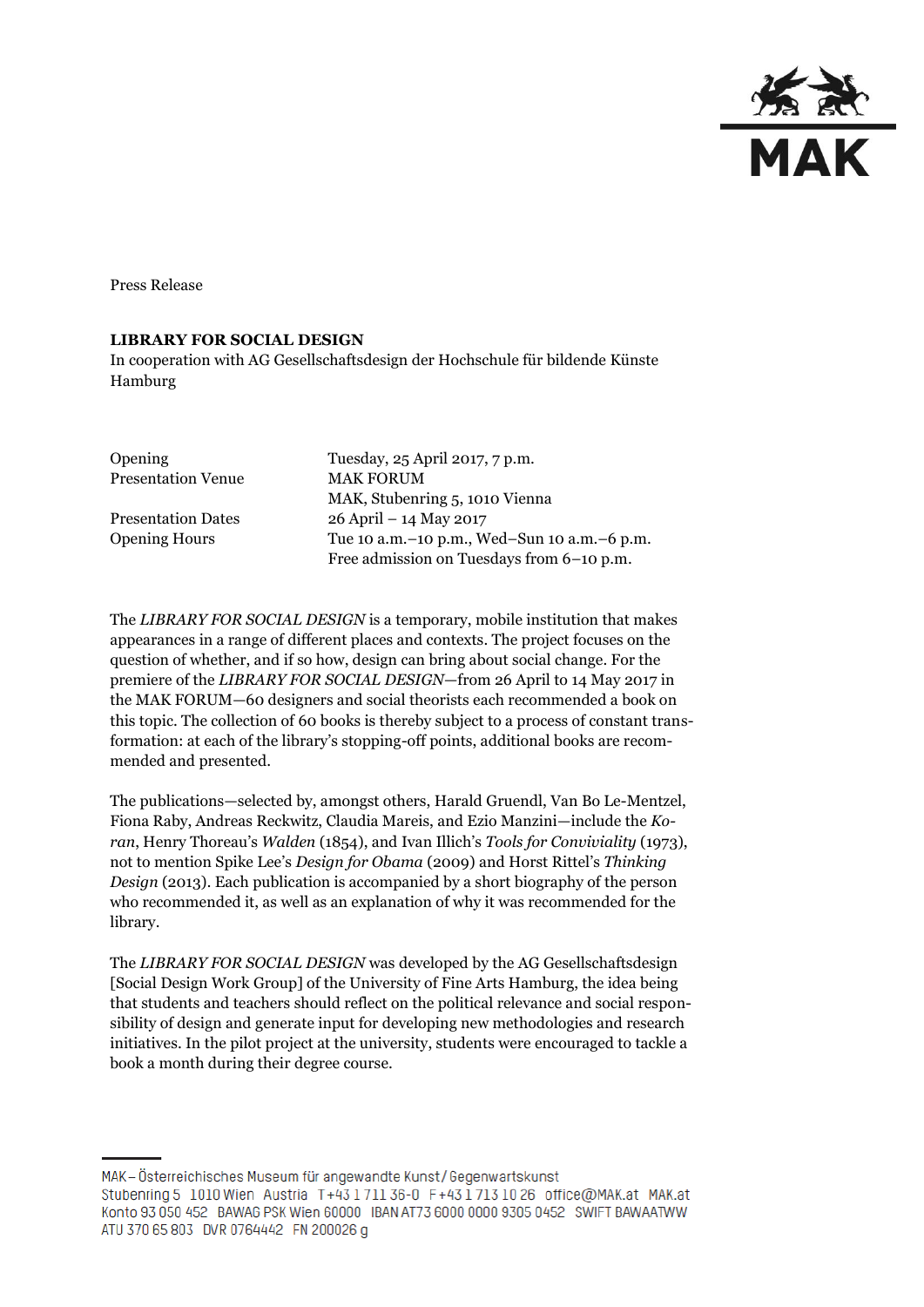

An integral part of the concept is an ongoing debate on the publications. In the MAK, three panel discussions will be held featuring outstanding representatives from the fields of research, art and culture. Thus not only is the library's inventory subject to a permanent process of change; the debate over social design is also constantly being updated and enriched with new ideas. Starting with the presentation in the MAK, these exchange processes and discussions will be documented on a website.

The creation of the library is made possible by the Leinemann Foundation for Education and the Arts, Hamburg.

## **Panel discussions on the LIBRARY FOR SOCIAL DESIGN in the MAK FORUM:**

### **Tuesday, 25 Apr 2017, 7 p.m.**

Friedrich von Borries (HfBK Hamburg) in conversation with cultural manager Heidemarie Dobner (Globart Academy, Vienna), economist Wolfgang Spiess-Knafl (Next Generation Impact, Vienna), and lawyer and foundation chairman Ralf Leinemann (Leinemann Foundation for Education and the Arts, Hamburg)

#### **Tuesday, 2 May 2017, 7 p.m.**

Friedrich von Borries (HfBK Hamburg) in conversation with writer Ilija Trojanow (Vienna) and designer Thomas Feichtner (Vienna)

## **Tuesday, 9 May 2017, 7 p.m.**

Sebastian Hackenschmidt (MAK) in conversation with exhibition curator Brigitte Felderer (University of Applied Arts Vienna) and folklorist Klara Löffler (Department of European Ethnology, University of Vienna)

Press photos are available for download at MAK.at/presse.